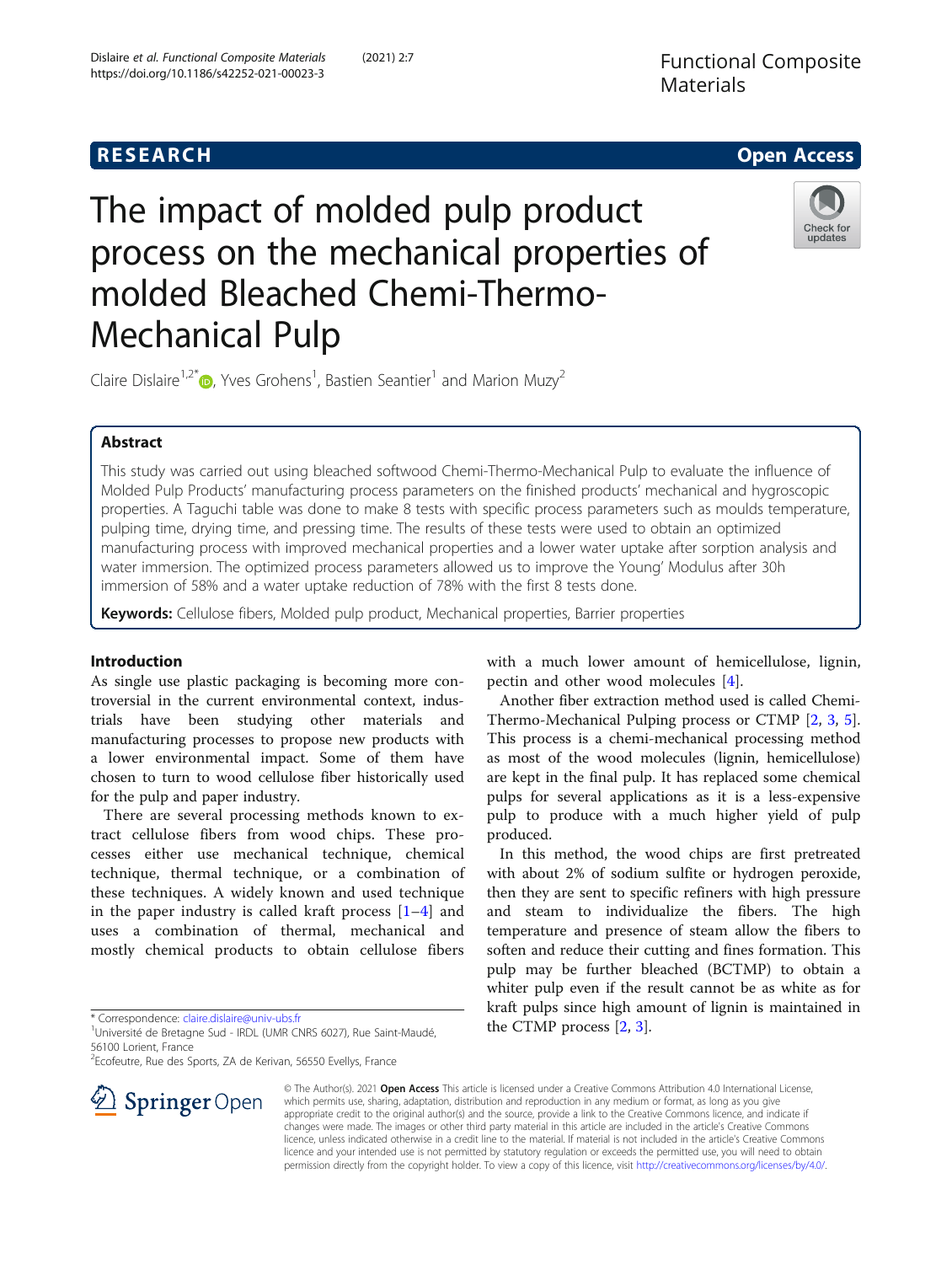Processed pulp (kraft or BCTMP) or recycled paper are used as raw material to make 3D products using a specific manufacturing process called Molded Pulp Products process (MPP process). The first patent of a molded pulp processing was published in 1890 [\[6](#page-8-0)], whereas a patent for a manufacturing machine was published in 1903 by Mr. Martin L. Keyes [\[7](#page-8-0)]. This process has been developed and modified but its use in industry was first limited to the manufacturing of egg trays. In the last decade, its interest has grown and more reports can be found on its specificity  $[8-11]$  $[8-11]$  $[8-11]$  $[8-11]$  $[8-11]$ . The MPP process can vary depending on the destination of the manufactured product. According to the International Molded Fiber Association (IMFA) [[12\]](#page-9-0), there are 4 categories of MPPs depending on the process used [[13](#page-9-0)], which are described as followed:

- "Thick-wall": made using one mould resulting in a smooth side (in contact with mould) and a rougher side. The piece is oven dried, has a thickness of 5 to 10 mm and is mainly used to transport and protect heavy products (vehicle parts, motors, ...)
- "Transfer Molded": made using two moulds, a forming one (same as the "thick-wall" process) and a transferring one. The surface in contact with the forming mould is smoother than the other surface. The resulting piece is also oven dried, 3 to 5 mm thick and is used to make egg trays or other product packaging to protect objects such as cellphones, electrical appliances, and drink trays
- "Thermoformed" or "Thin-wall": made using several moulds to press and dry the piece. The resulting product is 2 to 4 mm thick, denser than for previous processes and gives a smooth surface to both sides. Making a "thin-wall" product allows to obtain a piece with a similar finish to thermoformed plastic products and may be used to make drink trays, cellulose tableware such as plates, bowls or food trays that require a good product visual
- "Processed": This type is referring to molded fiber products that require some type of secondary or special treatment other than simply being molded and cured, such as a coating, printing, or cutting on the finished piece. This process may be used for food applications that require a specific barrier that cannot be done by the cellulose product alone

In this study, the "thin-wall" method was tested with 4 moulds used: a forming one, a transferring one and two moulds to press and dry the piece. To better understand the influence of the MPP process on the properties of the resulting product, 6 different process parameters were analyzed by changing temperature or specific step time. The result of these experiments will allow us to

obtain a manufacturing process with specific parameters that gives higher mechanical properties and limited water uptake following water immersion.

The tests performed in this study focused on the hygroscopic properties of the resulting MPPs as cellulosic materials are naturally hydrophilic which greatly influences their mechanical properties. Tensile tests in different conditions and water uptake analysis were carried out to compare the influence of the process parameters tested on the structure and properties of the manufactured MPPs. Water uptake tests were made following 30h water immersion and sorption analysis 5 different water activities  $(a_w)$ . Tensile tests included initial analysis as well as after 30h water immersion and sorption analysis in the same conditions as water uptake tests.

As 6 process parameters were chosen to be tested at 2 levels each, a total of 64 tests should be done to correctly analyze all process possibilities. To lower the number of tests, a design of experiment was done following the Taguchi method, allowing us to lower the number of tests needed to 8. This method is effective to reduce the number of experiments by using formulas to give the lowest number of experiments needed to obtain a result for all variables studied while also acknowledging potential interaction between the tested variables [[14\]](#page-9-0). With the experimental results of these 8 specific tests, the Taguchi Table allowed us to obtain theoretical results of all the other tests possibilities. Two final tests with optimized process parameters from the initial 8 were done to confirm the Taguchi method used for this study.

This study's results contribute to a better understanding of the Molded Pulp process parameters' influence on the hygroscopic properties cellulosic fibers. As this technology's interest in industry has increased in the last few years due to the use of renewable raw material, new packaging applications are found to replace plastic based products. The specificity of this process is yet to be fully understood and this study's objective is to bring a better comprehension of this new technology with the results of the process parameters' effect on the properties of one type of cellulosic fibers, softwood BCTMP.

# Materials and methods

# Material and production of MPP

Bleached Chemi-Thermo-Mechanical Pulp (BCTMP) of softwood was purchased from Rottneros (Sweden) and used with no further modification to the fibers. The pulp has a given drainage of 32° and the fibers' mean length of 615 μm. The preparation of the test samples was done in several steps: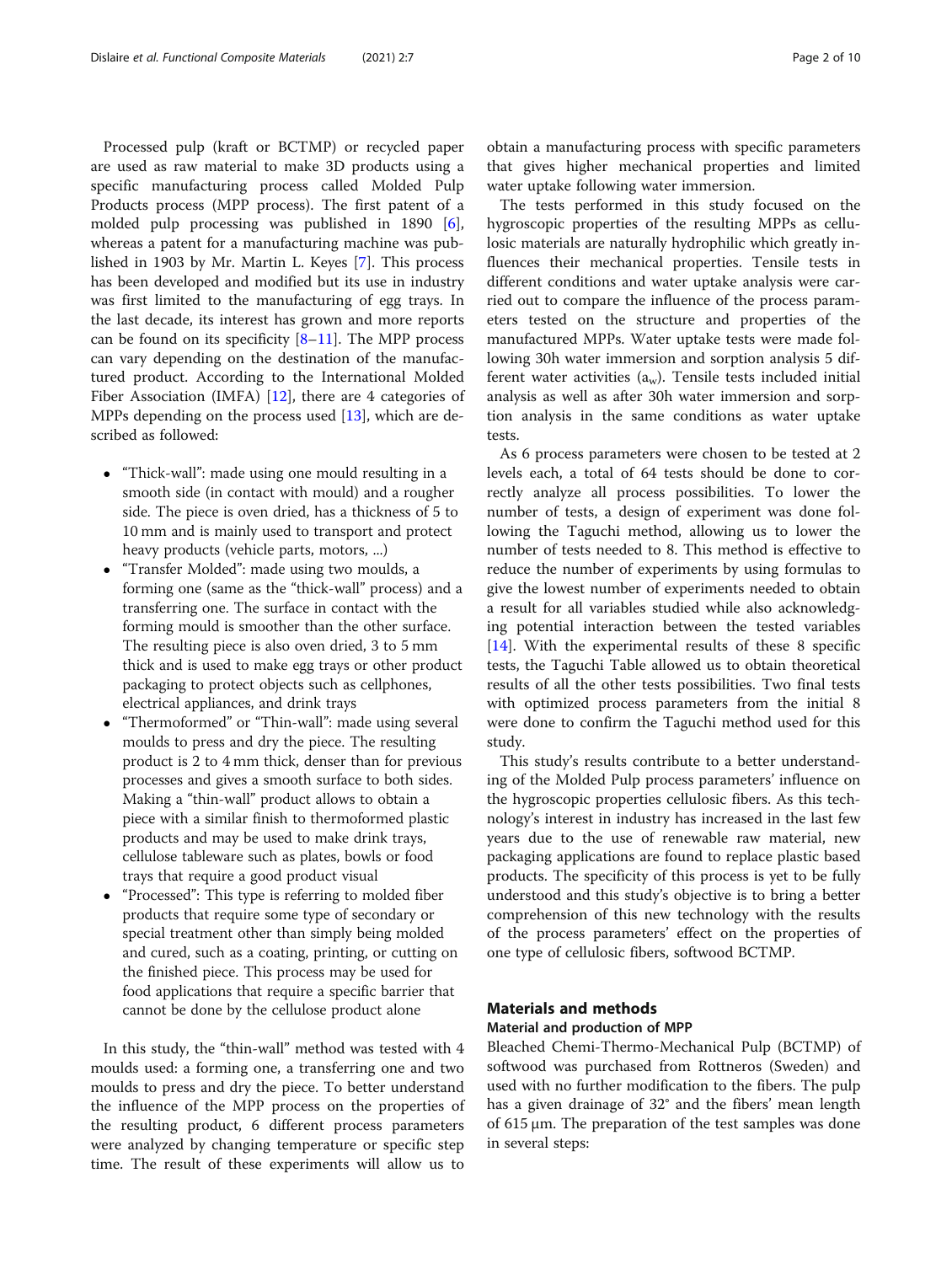- 3D pieces manufacturing using the molded pulp process
- Samples cutting in the shape of shouldered bars using a punch cutting object
- Conditioning of the samples depending on the test to be done

The first step uses a molded pulp processing machine whose diagram is shown in Fig. 1.

In this process 6 parameters, detailed in Table [1,](#page-3-0) were tested to observe and analyze their influence on the water uptake and the mechanical properties of the finished product. These parameters are easily changed in a production process depending on the desired production properties and objectives (cycle time, finished product water content).

#### Design of experiment

Taguchi methods were used to optimize and reduce the number of experiments without neglecting the experimental possibilities. Table [2](#page-3-0) shows the experimental card used and the parameters that were tested in the manufacturing process as well as the levels chosen to analyze the manufacturing process. To study 6 parameters with 2 levels and 1 interaction, the L8 Taguchi's matrix is used. The pulping time was the most restraining parameter on the production time and was affected to the first column of the table. Other parameters had roughly the same influence on the process time. No preference was attributed, and one interaction was analyzed. We have chosen the interaction between Moulds C-D temperature and dehydration time.

In order to correctly compare the factors tested and their influence on the analyzed properties, their effect was calculated following the Eq. 1 for the level 1 of each factor and Eq. 2 for level 2 of each factor.  $Y_t$  is the average result of all the results for the analyzed factor. The index  $k$  is the studied parameter. 1 and 2 correspond to the level of the parameter (in the studied design of experiment, level 1 corresponds to the lower value of the parameter and level 2 to the higher value).

All experiments are done 5 times to allow the optimization of the robustness of the model developed for the process. At the end, a confirmation test is done. In this study, we used the tests that are supposed to optimize the mechanical properties and the water uptake.

$$
E_{1,k} = \frac{Sum of the results, Y, for which the parameter k has a level of 1}{Number of results considered in the above sum}
$$
\n(1)

$$
E_{2,k} = \frac{Sum\ of\ the\ results, Y, for\ which\ the\ parameter\ k\ has\ a\ level\ of\ 2}{Number\ of\ results\ considered\ in\ the\ above\ sum}
$$
\n(2)

Once we obtained the theoretical results with the help of Taguchi method, we made MPPs using process parameters that theoretically gave higher mechanical properties and lower water uptake and compared with the results obtained experimentally. For this comparison, tests were done with samples immersed in distilled water for 30 h at 23 °C ( $\pm$  2 °C) to reach the samples' water uptake equilibrium. Samples were weighed once prior to their test conditioning and then after being taken out of water and slightly wiped, then tensile testing was done. This comparison allowed us to test the Taguchi table's efficiency and conclude on the theoretical results given.

#### Characterization techniques of molded pulp products

Tensile tests were made using an MTS 10kN machine with a load cell of 250 N, at a speed of 1 mm/min. At least 5 samples were done for each condition tested. A shouldered testing bar shaped punch cutter was used to obtain the testing samples from the 3D product with the desired shape and size as shown in Fig. [2](#page-4-0) and with dimensions given in NF EN ISO 527-2 by specimen 5A type [\[15](#page-9-0)]. With this cutting method, the samples obtained had the same shape, thus reducing the possible errors in length or width measures. However, the

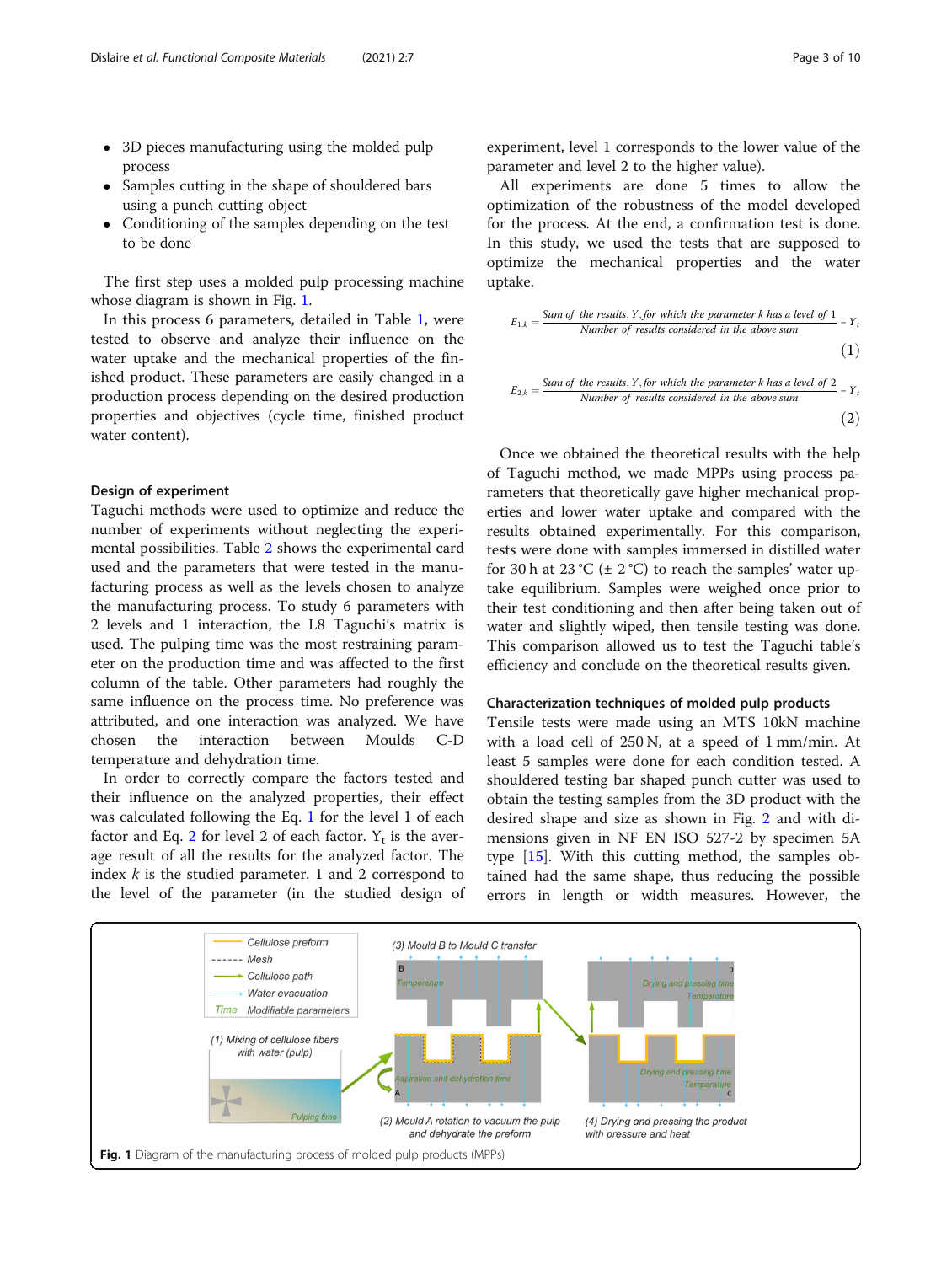<span id="page-3-0"></span>Table 1 Process parameters tested

| <b>Parameter tested</b>  | Level 1          | Level 2          |  |
|--------------------------|------------------|------------------|--|
| Time of pulping          | $10 \text{ min}$ | $40 \text{ min}$ |  |
| Mould B temperature      | $20^{\circ}$ C   | $120^{\circ}$ C  |  |
| Moulds C-D temperature   | $220^{\circ}$ C  | $250^{\circ}$ C  |  |
| Dehydration time         | 10 <sub>s</sub>  | 30s              |  |
| Drving time moulds C-D   | 0 <sup>5</sup>   | 10 <sub>s</sub>  |  |
| Pressing time moulds C-D | 15s              | 45s              |  |

thickness could be different and was measured on all samples prior to their testing.

Initial tensile tests were carried out on unmodified samples. For the analysis of sorption behavior, samples were kept in desiccators at a specific water activity  $(a_w)$ and at 2[3](#page-4-0) °C ( $\pm$  2 °C), as shown in Table 3. Samples were weighed at their initial condition, then oven dried at 105 °C for 48 h, weighed again and put in controlled humidity chambers at 23 °C ( $\pm$  2 °C) until equilibrium was reached. Once sorption equilibrium was reached, samples were once again weighed and tensile tests were performed using a climatic chamber.

The samples' water uptake was calculated with the following formula:

$$
\tau\,\left(\%\right) = \frac{W_f - W_0}{W_0} * 100\tag{3}
$$

Where  $W_f$  is the sample's weight after sorption test and  $W_0$  the dry sample's weight

GAB model was used to better understand the sorption behavior of the materials tested as the Eq. 4 shows. It is interesting to analyze the effect of relative humidity (or  $a_w$ ) on their weight and mechanical properties. τ is the weight gain after test and  $a_w$  is the water activity in the desiccator. K, C and  $\tau_{\rm m}$  are variables that are specific to each sample tested and may be obtained using solver parameter in excel.  $\tau_m$  is the water content adsorbed on the surface of the fiber in a first molecular layer, also known as the monolayer moisture content. C is a constant related to the chemical potential's difference of the sorbate molecule (water for this study) in the upper layer and the monolayer whereas K is a constant related to the multilayers' heat properties [[16\]](#page-9-0). The last 2 constants vary with the temperature. C gives an indication on the isotherm type given by IUPAC and if  $0 > C > 2$ , the isotherm is type III whereas if  $C > 2$  it is a type II isotherm [\[17](#page-9-0)].

$$
\tau\left(\%) = \frac{\tau_m * C * K * a_w}{(1 - K * a_w) * (1 + (C - 1) * K * a_w)}\tag{4}
$$

Young Modulus was calculated using the test results following the Eq. 5.  $S_{\text{max}}$  is the maximum slope of the force - elongation curve (with the force given in N, and the elongation given in mm/mm), l is the initial length of the sample in mm, b is the sample width in mm and t is the sample thickness in mm.

$$
E\left(MPa\right) = \frac{S_{max} * l}{b * t} \tag{5}
$$

## Results and discussions

# The influence of process parameters on the sorption properties of MPPs

The resulting effects of each processing parameter tested for the sorption behavior is described in Table [4.](#page-5-0) It is worth noting that the effects improve the property when they are negative since the objective is to limit the water uptake. We observe that for all  $a_w$  tested, the effects of each factor are all less than 1 which means, they have a small impact on the weight gain of the samples tested. However, when we observe which level of each parameter has the impact limiting the weight gain, we note that they are different depending on the process parameter observed and the  $a_w$  tested. A longer pulping time gives a lower water uptake for  $a_w$  of 0.33, 0.5 and 0.75 with effects closer to zero as opposed to the effects for 0.10 and 0.98 where the water uptake is limited for

Table 2 Taguchi table used to optimize the number of experimental runs

| Test<br>$n^{\circ}$ | Pulping<br>time | <b>Mould B</b><br><b>Temperature</b> | <b>Moulds C-D</b><br>Temperature | Dehydration<br>time | Drying time moulds<br>C-D | Pressing time moulds<br>$C-D$ | Result |
|---------------------|-----------------|--------------------------------------|----------------------------------|---------------------|---------------------------|-------------------------------|--------|
|                     | 10              | 20                                   | 220                              | 10                  | $\mathbf{0}$              | 15                            | Y1     |
| 2                   | 10              | 20                                   | 220                              | 30                  | 10                        | 45                            | Y2     |
| 3                   | 10              | 120                                  | 250                              | 10                  | $\Omega$                  | 45                            | Y3     |
| 4                   | 10              | 120                                  | 250                              | 30                  | 10                        | 15                            | Y4     |
| 5                   | 40              | 20                                   | 250                              | 10                  | 10                        | 15                            | Y5     |
| 6                   | 40              | 20                                   | 250                              | 30                  | $\mathbf 0$               | 45                            | Y6     |
| $\overline{7}$      | 40              | 120                                  | 220                              | 10                  | 10                        | 45                            | Y7     |
| 8                   | 40              | 120                                  | 220                              | 30                  | $\mathbf 0$               | 15                            | Y8     |
|                     |                 |                                      |                                  |                     |                           |                               | Y,     |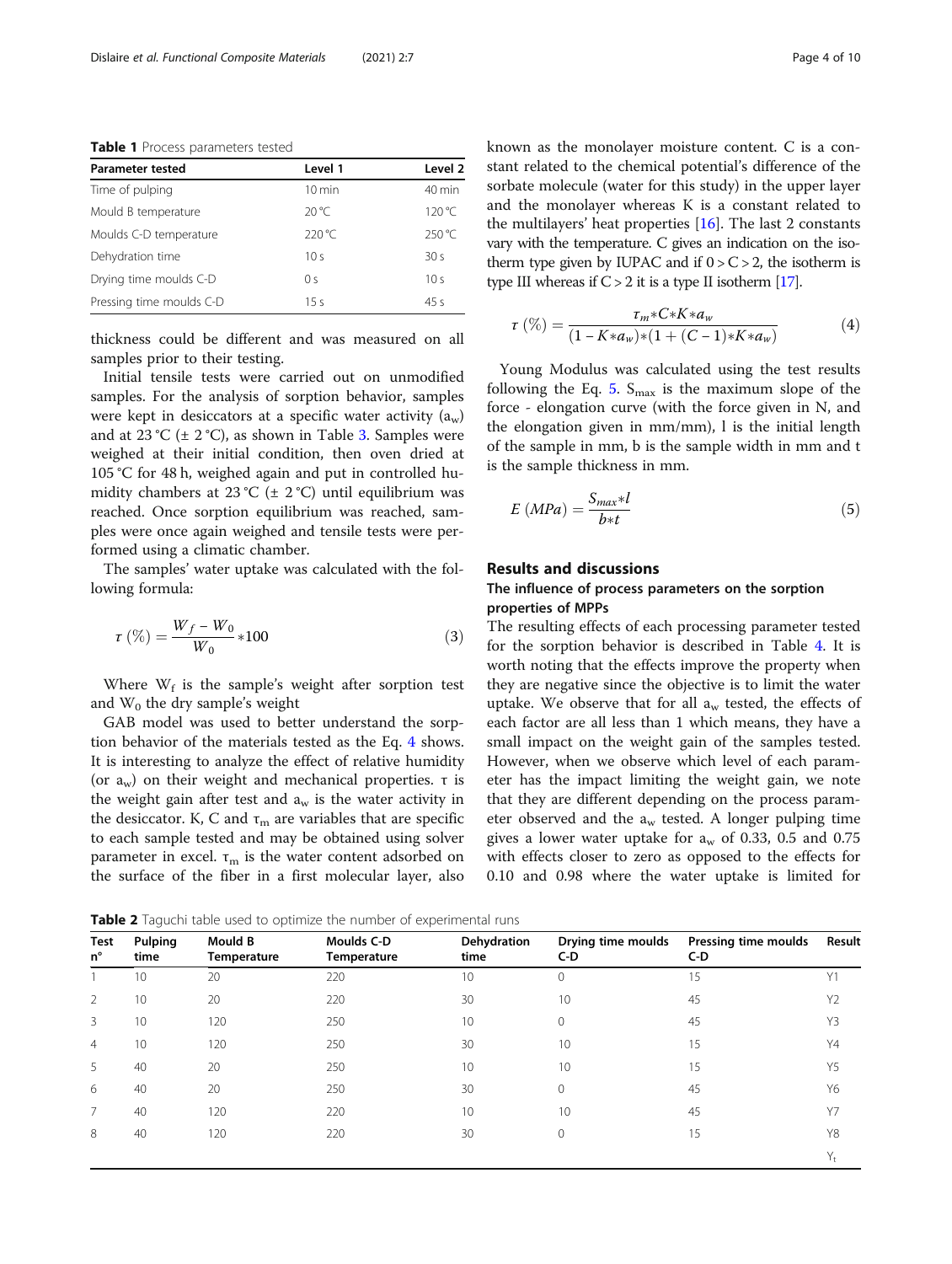<span id="page-4-0"></span>

shorter pulping time. Varying the pulping time may have an influence on the morphology of cellulose fibers with a possible reduction of fibers length and modification of surface fibrillation. Chen et al. [[18\]](#page-9-0) studied the influence of beating on the properties of cellulose fibers and they observed that a longer pulping time results in a higher water retention value due to a higher swelling ability of the pulp as well as a lower degree of crystallinity.

A shorter pulping time allows the fiber to maintain their degree of crystallinity and thus a lower swelling ability and lower water uptake. In their study, Chen et al. [\[18\]](#page-9-0) also showed that when a longer beating time is applied to cellulose fiber, the pore size and volume are increased. Park et al. [\[19](#page-9-0)] studied the influence of pore size on cellulose fibers' drying properties and observed that a higher sample's moisture content is explained by the presence of wider pores. Beg et al. [\[20\]](#page-9-0) studied the influence of beating time on fibers morphology and showed that a longer pulping time shortens the fibers' length.

The mould B temperature has a better impact at lower temperature for  $a_w$  of 0.1 to 0.5, however, the effect is better at higher temperature for  $a_w$  of 0.75 and 0.98. For the moulds C and D temperature, we observe that the effect is optimized at higher temperature for all  $a_w$  expect 0.98 where a lower moulds' temperature is more effective. As the temperature of the moulds C and D is applied at the same time as pressure, the drying phenomena of the MPP is different from the mould B where only temperature is applied. The preform is in contact with mould B for about 10 s, the product is not dry when it is transferred to the mould C. However, this short contact time with the mould B at 120 °C allows the finished product to have a limited water uptake at high  $a_w$ 

Several studies [[21,](#page-9-0) [22](#page-9-0)] show that the Water retention value of cellulose pulp is lower when a higher

**Table 3**  $A_w$  of saturated salts used to test sorption behavior of MPPs

| $a_w$ | 0.10 | 0.33 | 0.50                                                                            | $0.75$ 0.98 |
|-------|------|------|---------------------------------------------------------------------------------|-------------|
|       |      |      | Saturated salt KOH $MqCl2$ Climatic chamber NaCl K <sub>2</sub> SO <sub>4</sub> |             |

temperature is applied to dry the product. A higher process temperature limits the ability of cellulose fibers to absorb water molecules. Chen et al. [[21\]](#page-9-0) also observed that a higher drying temperature increases the amount of lactones produced which can be translated by a lower swelling ability of the dried fiber. Norgren et al. [[23](#page-9-0)] studied the influence of temperature on the density of produced materials and observed that a higher temperature increases the product's density. With a higher density, they observed that the tensile strength is also improved. Marta et al. [[24\]](#page-9-0) studied the influence of drying temperature on cellulose properties and observed that a higher drying temperature resulted in a lower water content value translated by a fiber hornification thus reducing the available water adsorption sites and swelling capability.

The drying time of moulds C and D is a process step during which no pressure is applied to the MPP as opposed to the pressing time of moulds C and D where a pressure of 40 MPa is applied. For low  $a_w$  of 0.1 to 0.5, a longer drying time allows the MPP to reduce its water uptake. For 0.75 and 0.98  $a_{\rm w}$ , a shorter drying time is preferred to limit the water uptake. This difference observed between low aw and high  $a_w$  may be explained by the monolayer and multilayer specific adsorption behaviors.

The pressing time of moulds C and D has more impact at 15 s for  $a_w$  of 0.10 and 0.75 whereas a longer pressing time has a better impact on limiting the water uptake for all other  $a_w$  tested.

Figueiredo et al. [\[25](#page-9-0)] tested the effect of pressure on the dried morphology of pulps and showed that a higher pressure applied to the sample increases the crystallinity of cellulose fibers. They also showed that it allows the fiber having a higher swelling recovery translated by a higher water retention value and better flexibility compared to fibers that are not submitted to high pressure. Applying a pressure for a longer time on MPPs increases the water uptake, as observed in our tests with a longer pressing time on moulds C and D.

Hunt et al. [\[26\]](#page-9-0) studied the influence of pressure on cellulose fibers properties and observed that a drying in a hot press strongly limits the material's shrinkage as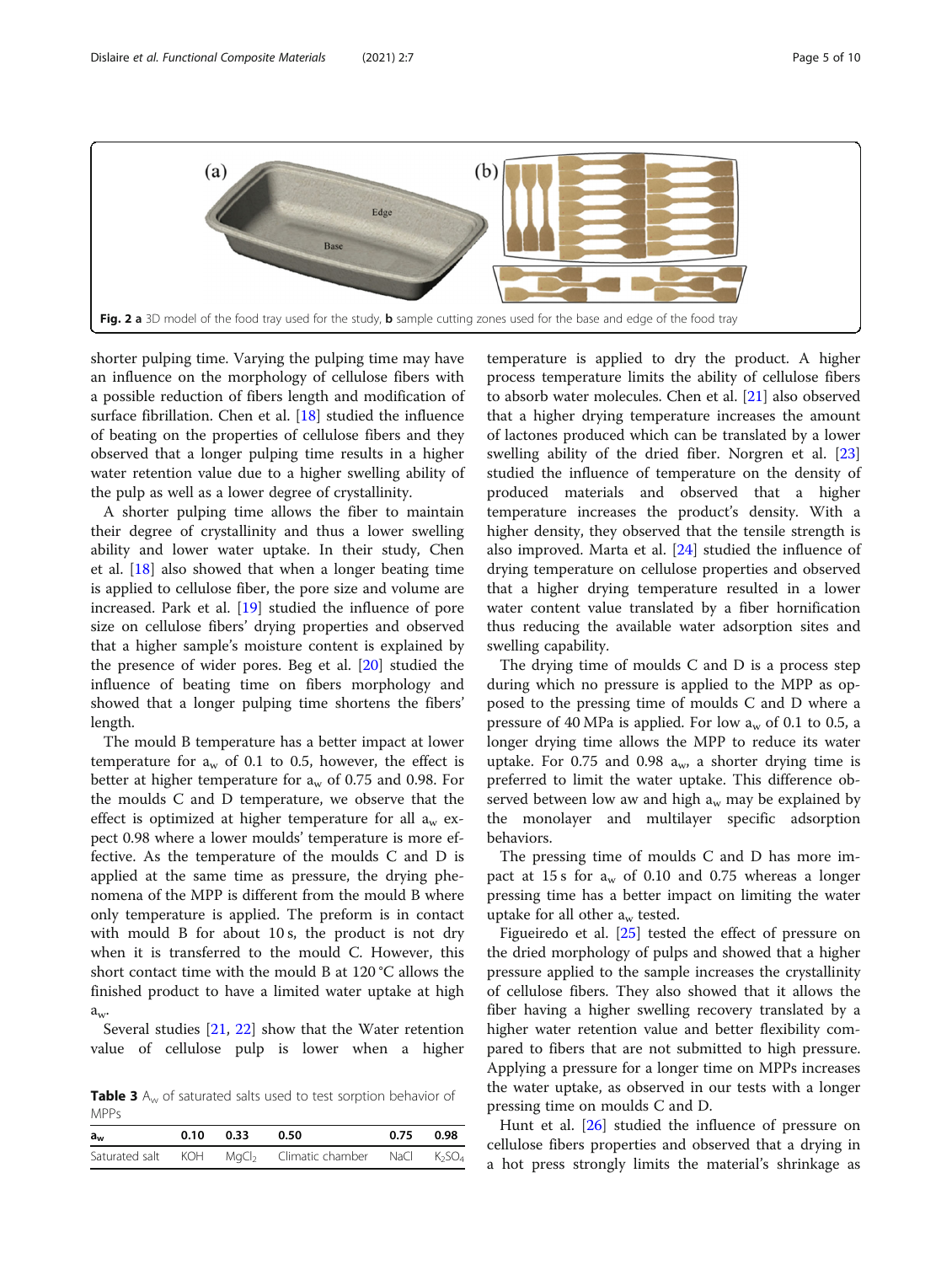| $A_w$    |                | Level Pulping<br>time | <b>Mould B</b><br>temperature | <b>Moulds C-D</b><br>temperature | Dehydration<br>time | Drying time moulds<br>C-D | Pressing time moulds<br>C-D |
|----------|----------------|-----------------------|-------------------------------|----------------------------------|---------------------|---------------------------|-----------------------------|
| $0.10$ 1 |                | $-0.31$               | $-0.20$                       | 0.03                             | $-0.05$             | 0.07                      | $-0.04$                     |
|          | $\overline{2}$ | 0.31                  | 0.20                          | $-0.03$                          | 0.05                | $-0.07$                   | 0.04                        |
| $0.33$ 1 |                | 0.08                  | $-0.08$                       | 0.17                             | 0.004               | 0.07                      | 0.12                        |
|          | $\overline{2}$ | $-0.08$               | 0.08                          | $-0.17$                          | $-0.004$            | $-0.07$                   | $-0.12$                     |
| $0.50$ 1 |                | 0.003                 | $-0.10$                       | 0.22                             | $-0.06$             | 0.06                      | 0.05                        |
|          | 2              | $-0.003$              | 0.10                          | $-0.22$                          | 0.06                | $-0.06$                   | $-0.05$                     |
| $0.75$ 1 |                | 0.07                  | 0.19                          | 0.05                             | 0.13                | $-0.10$                   | $-0.11$                     |
|          | $\overline{2}$ | $-0.07$               | $-0.19$                       | $-0.05$                          | $-0.13$             | 0.10                      | 0.11                        |
| $0.98$ 1 |                | $-0.28$               | 0.52                          | $-0.36$                          | 0.29                | $-0.35$                   | 0.16                        |
|          | $\overline{2}$ | 0.28                  | $-0.52$                       | 0.36                             | $-0.29$             | 0.35                      | $-0.16$                     |

<span id="page-5-0"></span>Table 4 Resulting effect for each factor tested on water uptake of samples after sorption

well as reduces the product's thickness and water content. Joelsson et al. [[27\]](#page-9-0) observed that a higher processing temperature and a higher pressure increase the material's density, thus resulting in a lower pores size. Reducing the pores size limits the water uptake and fiber swelling while increasing the cellulose's degree of crystallinity.

The analyzed factors had different effects depending on the  $a_w$  tested as the resulting effects (level 1 or level 2) varied when  $a_w$  was modified. In order to better understand the influence of the factors on the water uptake after sorption analysis, the GAB equation was used. This model is an evolution of BET model made successively by Anderson [[28\]](#page-9-0), De Boer [[29\]](#page-9-0) and Guggenheim [[30\]](#page-9-0) to improve the isotherm for high relative pressure  $(a<sub>w</sub>$  close to 1). Sorption analysis are often made on food products and living substances [[31,](#page-9-0) [32](#page-9-0)] as their weight depends on the relative humidity in air. Parker et al. [[33](#page-9-0)] made a review on the sorption studies previously done on cellulose, paper and pulp and shows that GAB model gives accurate results when compared to experimental results. Bedane et al. [[34\]](#page-9-0) studied the paper modification with additives and coating on the moisture sorption and showed that GAB equation is effective to model the paper's sorption behavior.

When modifying the variables in the GAB equation, we can observe that depending on the variable analyzed, the resulting slope will either have a high or a low shift as shown in Fig. [3](#page-6-0). The control slope has the variables set as followed: C = 10, K = 0.85 and  $\tau_{\text{m}}$  = 4.

When C is varied between 5 and 15 the resulting slope is close to the control with a slight modification at lower  $a_{w}$ , showing that C is a factor translating the water uptake for  $a_w$  between 0 and 0.5. The variation of K between 0.8 and 0.9 shows bigger modifications in the slope as we observe a similar slope to the control for lower  $a_w$ . However, when  $a_w$  is higher than 0.6, we can observe that the slope with  $K = 0.9$  diverges from the

control and results in a higher water uptake (39% at 1 compared to 25% for the control slope). This variable translates the behavior of the water multilayer on the cellulose fibers surface. Bedane et al. [[15\]](#page-9-0) showed that the sorption slope is different when comparing the moisture content on the monolayer and the multilayer. They observed that a lower monolayer content is preferred to maintain the product's optimized properties.

With a higher K, the cellulose fiber is more capable of adsorbing water molecules thus increasing the multilayer and water uptake. A lower K indicates that the product is less capable of adsorbing water molecules thus limiting the water uptake at higher  $a_w$ .  $\tau_m$  is the product's monolayer uptake, above this water content, the bilayer is created.

With a lower  $\tau_{\rm m}$ , we observe that the slope is lower for all  $a_{w}$ , indicating that with a lower monolayer limit the multilayer is also limited. This may be explained with higher inaccessible sites for water molecules to be adsorbed on thus reducing the product's water uptake for both the monolayer and the multilayers.

The variables  $\tau_{\rm m}$ , C and K were analyzed to understand the influence of the process parameters on the global sorption behavior for all water activities as shown in Table [5.](#page-6-0)

When comparing the results of the process effects (Table [5](#page-6-0)) and the slope modification (Fig. [3](#page-6-0)), we can observe that in order for C to have a higher effect result on the GAB equation modification compared to K and  $\tau_{m}$ , it needs to be a higher number. It means that a small modification of K and/or  $\tau_m$  has a much higher impact on the equation than C. Moreover, each constant has a different effect depending on the parameter tested. To limit the water uptake, C, K and  $\tau_m$  must have the lowest result.

A lower drying and pressing time in moulds C and D and higher temperatures (moulds B, C and D), pulping time and dehydration time lower  $\tau_m$  result. When  $\tau_m$  is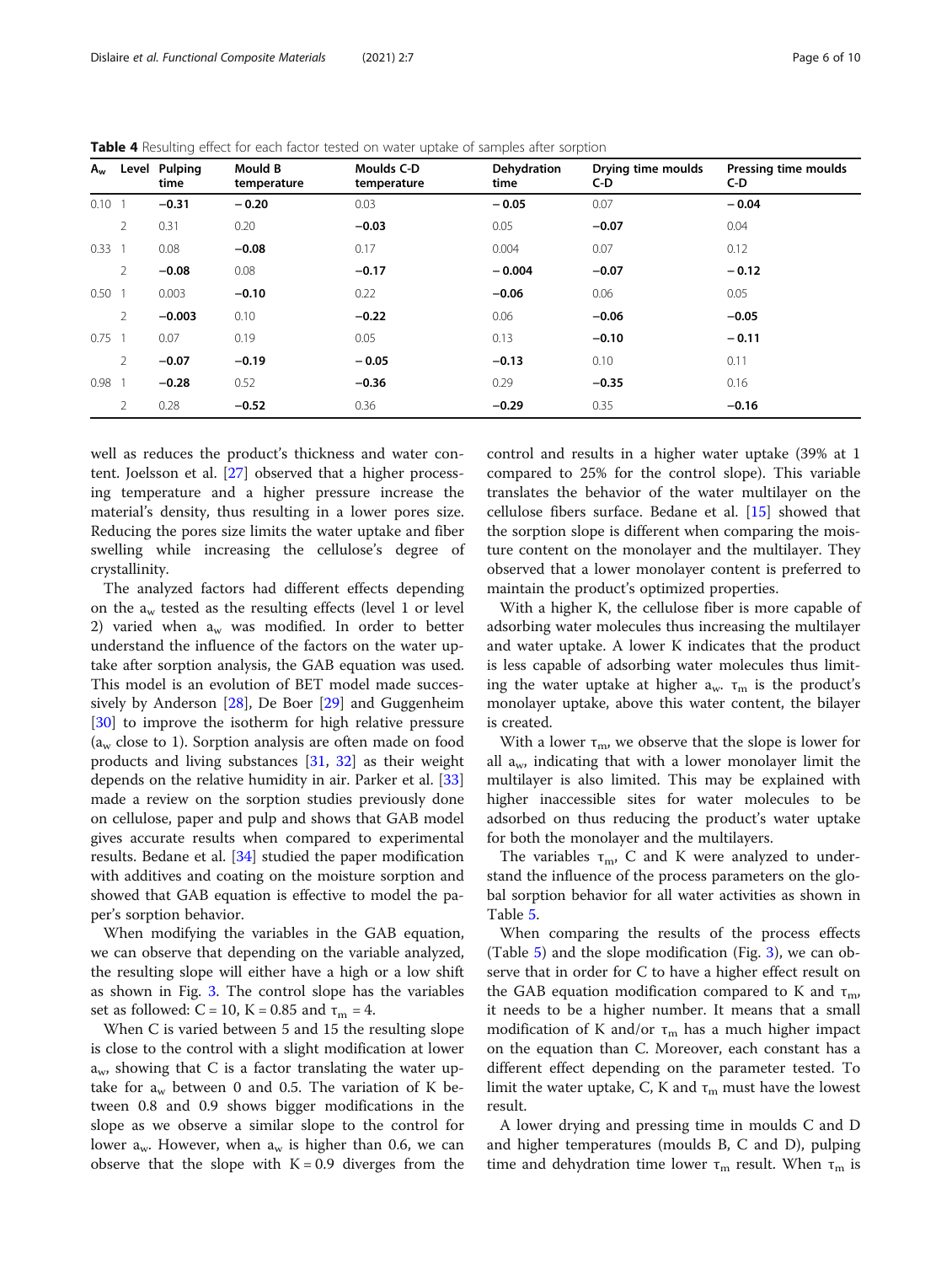<span id="page-6-0"></span>

reduced, the cellulose-water monolayer is filled at a lower a<sub>w</sub>. This may be explained by a limited access to cellulose surfaces with the presence of smaller pores or a lower cellulose surface fibrillation. As there is less availability for water molecules to be fixed to cellulose, its' monolayer is more rapidly filled. With a lower  $\tau_m$  the resulting MPPs are then less hydrophilic, thus reducing the global water uptake for all  $a_w$ .

When the pulping time, dehydration time, pressing time and mould B temperature are at level 1, and Moulds C-D temperatures and drying time are at level 2, C is reduced. This may be explained by a higher degree of crystallinity as several studies [[21,](#page-9-0) [35](#page-9-0)] showed that a higher crystallinity results in a lower water uptake. The cellulose amorphous phase is more hydrophilic with more available sites when compared to crystalline phase.

For K to be lower, all process parameters were at level 1 except for the drying time of moulds C and D. As K is a factor for multilayers and mostly impacts the equation at higher  $a_w$  [\[16](#page-9-0), [34](#page-9-0)], this lower result shows that for the given parameters the water vapor adsorption saturation may be reached at a lower water content. One explanation can be the reduction of pores size with the specific process parameters chosen.

This morphology modification given by the analysis of the process parameters allows us to infer that the mechanical properties of the MPPs may also be changed and optimized with the correct choice of parameters.

# Mechanical properties depending on the process parameters

The initial tensile tests were performed to compare the influence of the MPPs production parameters without adding any other specific condition to the finished products. These results were compared in Table [6](#page-7-0) with the tensile tests done after water sorption with  $a_w$  at 0.98 as it is the state in which MPPs had the lower Young modulus over all the  $a_w$  spectrum.

The initial mechanical test, without any specific condition given to the samples prior to their testing, shows that the process parameters tested have an impact on the resulting MPPs' Young Modulus. A lower amount and size of pores as well as longer fibers given by a shorter pulping time is beneficial for a higher Young's Modulus as observed by several studies [[18,](#page-9-0) [36\]](#page-9-0) with a resulting higher tensile index. A higher mould B temperature improves the MPP's Young's Modulus for

**Table 5** Effect of process parameters on GAB model Variables  $\tau_{m}$ , C and K

|            |   | Level Pulping<br>time | Mould B<br>temperature | Moulds C-D<br>temperature | Dehydration<br>time | D        | Drying time moulds C- Pressing time moulds C-<br>D |
|------------|---|-----------------------|------------------------|---------------------------|---------------------|----------|----------------------------------------------------|
| $\tau_{m}$ |   | 0,20                  | 0,07                   | 0,14                      | 0,07                | $-0,06$  | $-0.001$                                           |
|            | 2 | $-0,20$               | $-0,07$                | $-0,14$                   | $-0,07$             | 0,06     | 0,001                                              |
| $\subset$  |   | $-8,00$               | $-2,51$                | ,10                       | $-5,02$             | 5,20     | $-0,16$                                            |
|            |   | 8,00                  | 2,51                   | $-1,10$                   | 5,02                | $-5,20$  | 0,16                                               |
| $K$ 1      |   | $-0.005$              | $-0,001$               | $-0,006$                  | $-0.005$            | 0,004    | $-0.001$                                           |
|            | 2 | 0,005                 | 0,001                  | 0,006                     | 0,005               | $-0,004$ | 0,001                                              |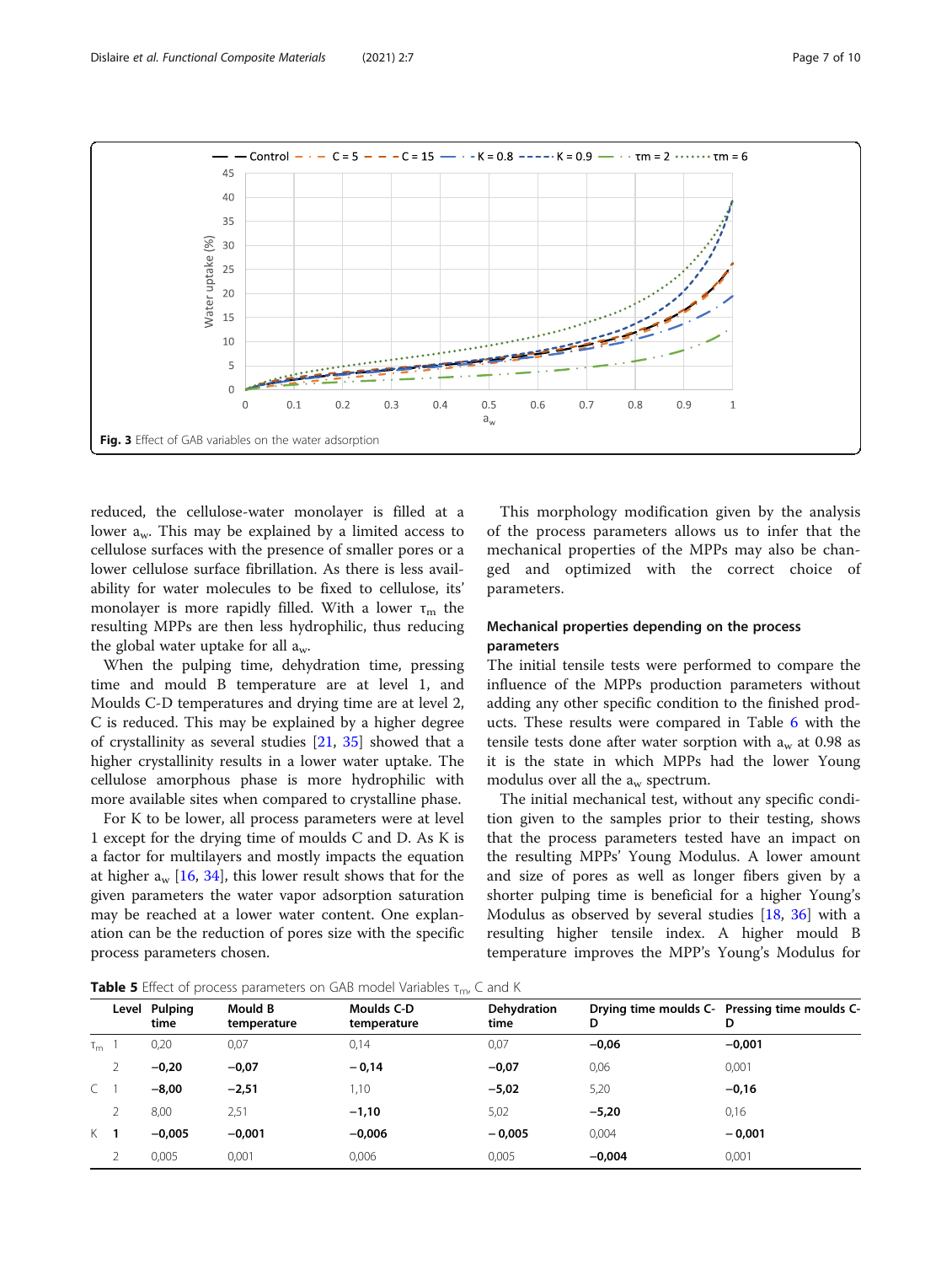| test        | Level Pulping<br>time | Mould B<br>temperature | Moulds C-D<br>temperature | Dehydration<br>time | Drying time moulds<br>C-D | Pressing time moulds<br>C-D |
|-------------|-----------------------|------------------------|---------------------------|---------------------|---------------------------|-----------------------------|
| Initial     | 48.22                 | $-45.12$               | $-31.09$                  | $-88.98$            | 17.02                     | $-40.08$                    |
|             | $-48.22$              | 45.12                  | 31.09                     | 88.98               | $-17.02$                  | 40.08                       |
| $a_{\rm w}$ | $-35.90$              | $-49.86$               | 11.05                     | $-18.70$            | 0.64                      | $-0.10$                     |
| 0.98        | 35.90                 | 49.86                  | $-11.05$                  | 18.70               | $-0.64$                   | 0.10                        |

<span id="page-7-0"></span>Table 6 Resulting effect for each factor tested on the Young modulus of samples

both initial and after water sorption. Several studies [[23](#page-9-0), [24,](#page-9-0) [27](#page-9-0)] observed that a higher processing temperature allows the tensile index to be improved as it allows to have a lower WTR and swelling capacity [\[21](#page-9-0), [24](#page-9-0), [37\]](#page-9-0).

Moreover, an even higher temperature used decreases the mechanical properties as given by the results in the drying time of moulds C and D as well as the moulds C and D temperature for the sorption analysis. Several Studies [\[24](#page-9-0), [35](#page-9-0), [38](#page-9-0)] observed that a high drying temperature reduces the paper breaking length and tensile strength. However, when pressure is applied in combination with high temperature, the cellulose fibers show a different behavior with a higher Young's Modulus for a longer pressing time on moulds C and D. It has been shown [\[23](#page-9-0), [27,](#page-9-0) [39\]](#page-9-0) that a high pressure and high temperature drying improve the mechanical properties with higher tensile strength as the average pore size is reduced and the density improved. It was also observed that the crystallinity is improved with high pressure and high temperature, which is translated by a lower water uptake and higher mechanical properties.

These mechanical and hygroscopic results show that with a specific manufacturing process, we may obtain MPPs with a lower water uptake and higher mechanical properties. As only 8 tests were done on the 64 possible, 2 more tests were performed to confirm the theoretical results given by the Taguchi table used.

## Process manufacturing optimization to improve MPPs properties

The Taguchi table allowed us to obtain theoretical results on the water uptake and mechanical properties tested experimentally. With these results, 2 process parameters gave good results with a limited water uptake and higher mechanical properties. We decided to make MPPs following the specific process parameters given in Table 7.

We then tested the samples and compared the theoretical results with the experimental results, shown in Fig. [4](#page-8-0). We observe that for test n°9, the experimental results are better than the theory, with a lower water uptake and a higher Young's Modulus in both initial state and after 30 h water immersion. For the test n°10, the initial Young's Modulus is higher than the theory, however the water uptake and Young's Modulus after immersion are not better than the theory even if the results are close.

With experimental results close to the theory for tests 9 and 10, we infer that the Taguchi Table gives conclusive results and allows us to improve the MPPs processing rapidly and efficiently with specific process manufacturing parameters. With the results of these 2 tests, we were able to obtain improved mechanical and hygroscopic properties on the MPPs made with bleached CTMP. When comparing the results of the tests 9 and 10 with the first 8 tests, we observe an optimization in the water uptake and initial mechanical properties. We obtain an average decrease of the water uptake of 13% for test 9 and about 70% for test 10 whereas the overall Young's Modulus after 30h of water immersion is improved by 24% for test 9 and 58% for test 10. These specific process parameters used together efficiently improve the hygroscopic and mechanical properties of the MPPs made.

# Conclusion

This study allowed us to optimize the hygroscopic and mechanical properties of BCTMP without using additives and by optimizing the manufacturing process.

We observed that pulping lowers the cellulose crystallinity thus increasing the swelling and WTR of cellulose fibers. With higher moulds' temperature, we showed that Swelling and WTR decreased as crystallinity increased and we also obtained lower pore size. When pressure is

**Table 7** Optimized process parameters from Taguchi model

| Test $n^{\circ}$ |    | Pulping time Mould B Temperature Moulds C-D Dehydration time | Temperature |    | Drying time moulds C-D Pressing time moulds C-D |
|------------------|----|--------------------------------------------------------------|-------------|----|-------------------------------------------------|
|                  | 40 | 20                                                           | 22C         | 30 |                                                 |
|                  | 40 | 20                                                           | 25C         | 30 |                                                 |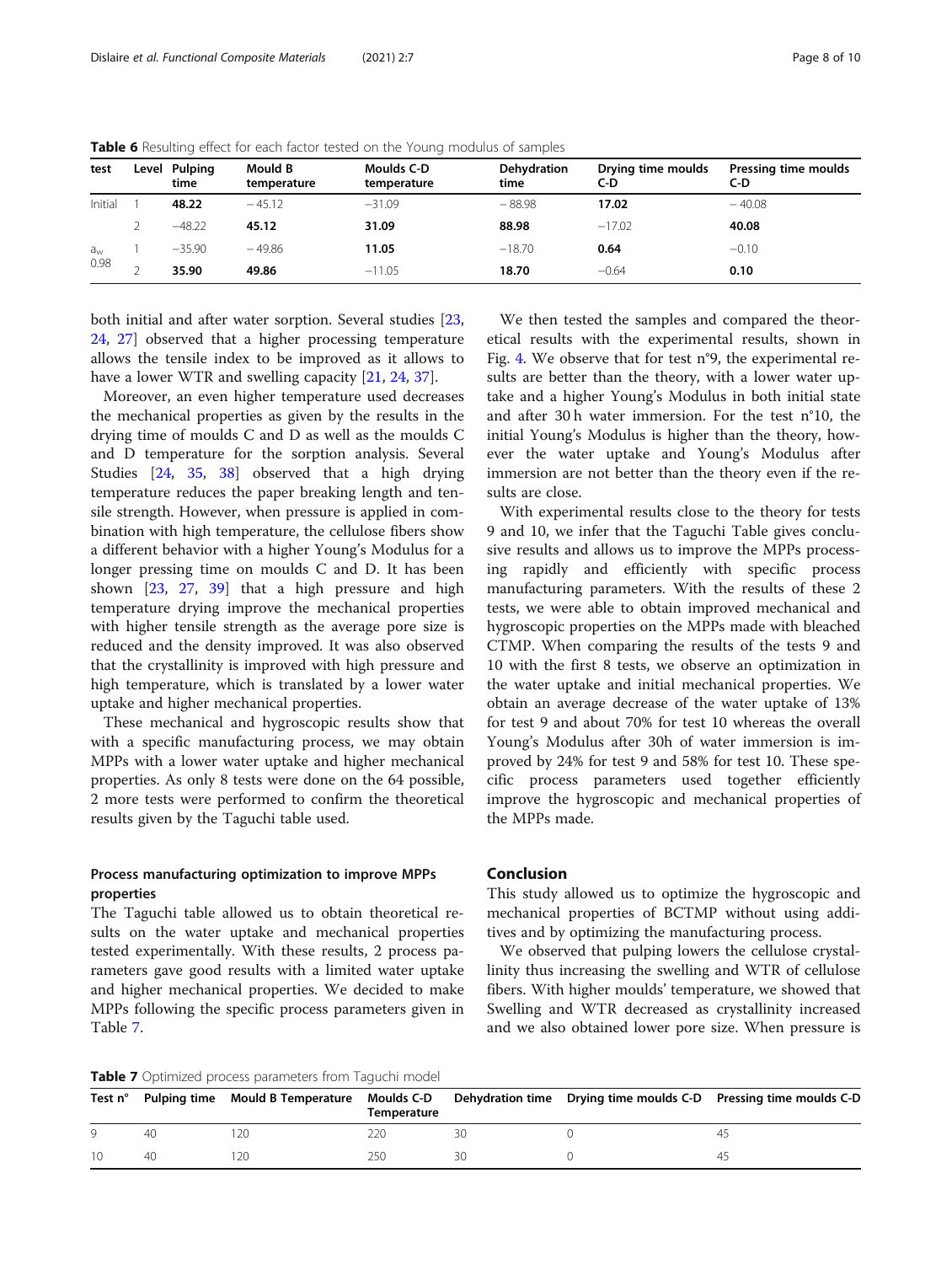<span id="page-8-0"></span>

applied, the product's density increased, and pore size reduced.

As a result, these modifications in the samples morphology either improved or decreased the mechanical properties. We were able to further understand the MPPs sorption behavior and improved the water uptake with the help of Taguchi table and GAB model. Depending on the process parameters analyzed, the GAB variables could be modified thus reducing the water uptake after sorption test.

It was interesting to analyze the process parameters by making optimized tests. These tests showed that with specific parameters, we were able to further improve the hygroscopic and mechanical properties of the MPPs. With test n°10 the water uptake was on average 70% lower than all 8 tests made with the Taguchi table as well as a Young's modulus after 30h immersion 58% higher.

#### Abbreviations

CTMP: Chemi-Thermo-Mechanical Pulp; BCTMP: Bleached Chemi-Thermo-Mechanical Pulp; MPP: Molded pulp product; a<sub>w</sub>: Water activity; τ<sub>m</sub>: Water uptake in the monolayer; E: Young modulus

#### Acknowledgements

We thank the French National Association for Research and Technology (ANRT) for funding Claire Dislaire's PhD thesis with a CIFRE fellowship in partnership with Ecofeutre and the Dupuy de Lôme Research Institute of the South Brittany University (France).

#### Authors' contributions

Claire Dislaire carried out the work and drafted the original manuscript. Yves Grohens is the supervisor of the PhD thesis, and Bastien Seantier is the cosupervisor of the PhD thesis. The authors read and approved the final manuscript.

#### Funding

French National Association for Research and Technology (ANRT) CIFRE Fellowship number 2017/1013.

#### Availability of data and materials

The datasets used and/or analyzed during the current study are available from the corresponding author on reasonable request.

#### **Declarations**

#### Competing interests

The authors declare that they have no competing interests.

#### Received: 30 November 2020 Accepted: 16 March 2021 Published online: 31 March 2021

#### References

- 1. M. Ragnar, M.E. Lindström, M. Wimby, J. Blechschmidt, S. Heinemann, in Ullmann's Encyclopedia of Industrial Chemistry. Pulp (2014), pp. 1–92
- 2. P. Bajpai, Biermann's Handbook of Pulp and Paper: Volume 1: Raw Material and Pulp Making (Elsevier Science, San Diego, 2018)
- K.F. Rullifank, M.E. Roefinal, M. Kostanti, L. Sartika, Evelyn, Pulp and paper industry: an overview on pulping technologies, factors, and challenges. IOP Conf. Ser. Mater. Sci. Eng. 845, 012005 (2020)
- 4. N. Sharma, R.D. Godiyal, B.P. Thapliyal, A review on pulping, bleaching and papermaking processes. Journal of Graphic Era University. 8, 18 (2020)
- 5. P. Engstrand, C. Sundberg, C. Wancke-Stahl, J. Jonsson, G. Starck, and M. Wahlgren, Method of Producing Bleached Thermomechanical Pulp (Tmp) or Bleached Chemithermomechanical Pulp (Ctmp), US 2004/0231811 A1 (2004)
- 6. F. E. Keyes, Method of Molding Pulp Articles, US 424,003 (1890)
- 7. M. L. Keyes, Apparatus for Making Pulp Articles, US740023A (1903)